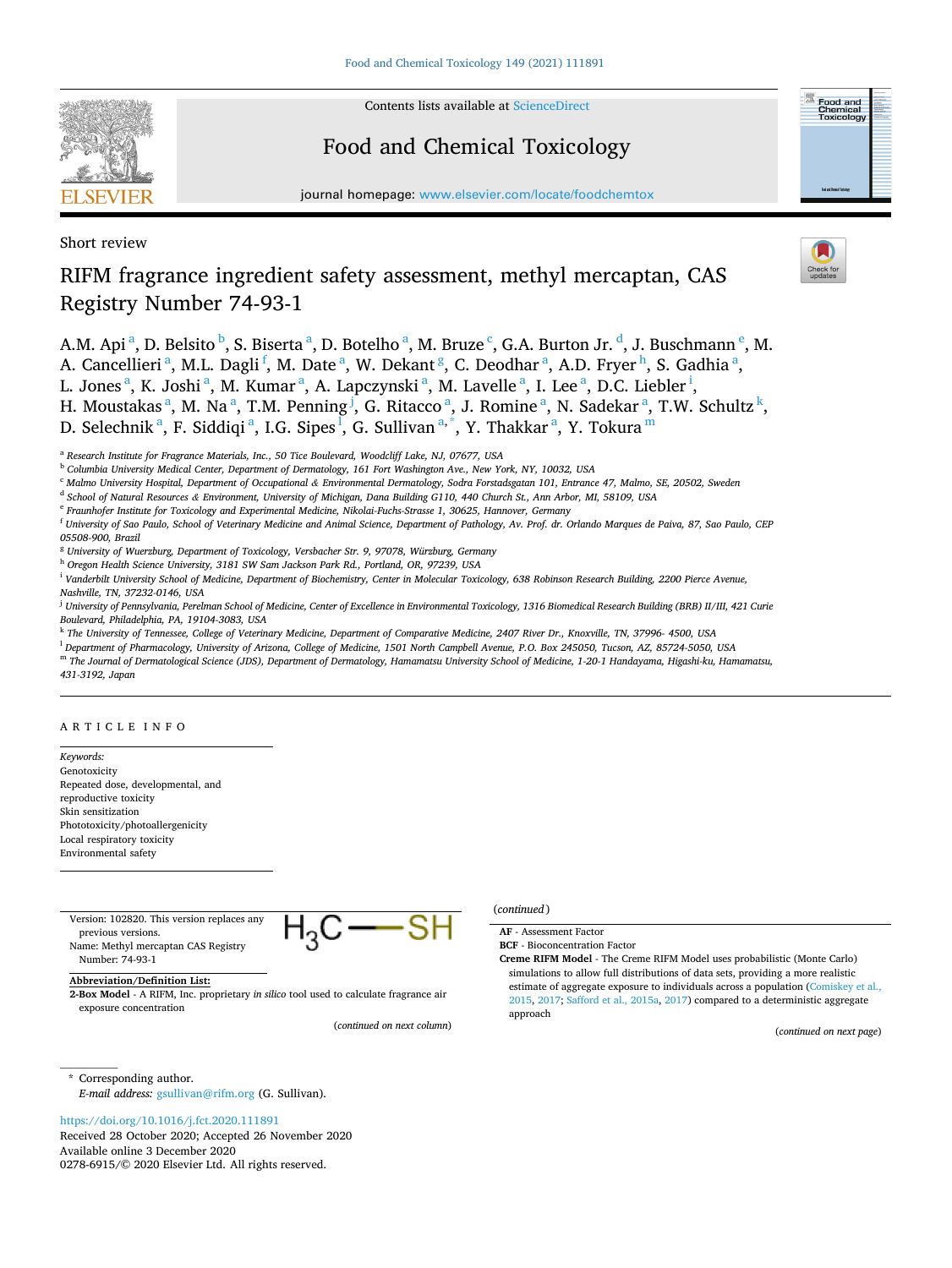# *A.M. Api et al.*

# (*continued* )

| continueu j                                                                             | <i>L</i> unu |
|-----------------------------------------------------------------------------------------|--------------|
| DEREK - Derek Nexus is an in silico tool used to identify structural alerts             | TT           |
| DRF - Dose Range Finding                                                                | wa           |
| <b>DST</b> - Dermal Sensitization Threshold                                             | qu           |
| <b>ECHA</b> - European Chemicals Agency                                                 | PE           |
| ECOSAR - Ecological Structure-Activity Relationships Predictive Model                   |              |
| EU - Europe/European Union                                                              | Hum          |
| <b>GLP</b> - Good Laboratory Practice                                                   | Genc         |
| IFRA - The International Fragrance Association                                          |              |
| <b>LOEL</b> - Lowest Observable Effect Level                                            | Repe         |
| <b>MOE</b> - Margin of Exposure                                                         | da           |
| MPPD - Multiple-Path Particle Dosimetry. An in silico model for inhaled vapors used to  | Repr<br>45   |
| simulate fragrance lung deposition                                                      | Skin         |
| <b>NA</b> - North America                                                               |              |
| <b>NESIL</b> - No Expected Sensitization Induction Level                                | use          |
| <b>NOAEC</b> - No Observed Adverse Effect Concentration                                 | Phot         |
| <b>NOAEL</b> - No Observed Adverse Effect Level                                         | to i<br>Loca |
| <b>NOEC</b> - No Observed Effect Concentration                                          |              |
| <b>NOEL</b> - No Observed Effect Level                                                  | Envi         |
| <b>OECD</b> - Organisation for Economic Co-operation and Development                    | Haza         |
| <b>OECD TG</b> - Organisation for Economic Co-operation and Development Testing         | Pe           |
| Guidelines                                                                              | Sci          |
| PBT - Persistent, Bioaccumulative, and Toxic                                            |              |
| <b>PEC/PNEC</b> - Predicted Environmental Concentration/Predicted No Effect             | Bio          |
| Concentration                                                                           | Sci          |
| Perfumery - In this safety assessment, perfumery refers to fragrances made by a         |              |
| perfumer used in consumer products only. The exposures reported in the safety           | Ec           |
| assessment include consumer product use, but do not include occupational<br>exposures.  | Scı          |
| <b>QRA</b> - Quantitative Risk Assessment                                               | Co           |
| <b>QSAR</b> - Quantitative Structure-Activity Relationship                              |              |
| REACH - Registration, Evaluation, Authorisation, and Restriction of Chemicals           | Risk         |
| RfD - Reference Dose                                                                    | Scree        |
| <b>RIFM</b> - Research Institute for Fragrance Materials                                | Eu           |
| <b>RO</b> - Risk Quotient                                                               | Criti        |
| Statistically Significant - Statistically significant difference in reported results as | mg           |
| compared to controls with a $p < 0.05$ using appropriate statistical test               | <b>RIFN</b>  |
| TTC - Threshold of Toxicological Concern                                                | $\bullet$ Re |
| UV/Vis spectra - Ultraviolet/Visible spectra                                            | ap           |
| VCF - Volatile Compounds in Food                                                        |              |
|                                                                                         |              |

**VoU** - Volume of Use

**vPvB** - (very) Persistent, (very) Bioaccumulative

**WoE** - Weight of Evidence

**The Expert Panel for Fragrance Safety\* concludes that this material is safe as described in this safety assessment.** 

This safety assessment is based on the RIFM Criteria Document [\(Api, 2015](#page-8-0)), which should be referred to for clarifications.

- Each endpoint discussed in this safety assessment includes the relevant data that were available at the time of writing (version number in the top box is indicative of the date of approval based on a 2-digit month/day/year), both in the RIFM Database (consisting of publicly available and proprietary data) and through publicly available information sources (e.g., SciFinder and PubMed). Studies selected for this safety assessment were based on appropriate test criteria, such as acceptable guidelines, sample size, study duration, route of exposure, relevant animal species, most relevant testing endpoints, etc. A key study for each endpoint was selected based on the most conservative endpoint value (e.g., PNEC, NOAEL, LOEL, and NESIL).
- \*[The Expert Panel for Fragrance Safety](http://fragrancesafetypanel.org/) is an independent body that selects its own members and establishes its own operating procedures. The Expert Panel is comprised of internationally known scientists that provide RIFM with guidance relevant to human health and environmental protection.

#### **Summary: The existing information supports the use of this material as described in this safety assessment.**

Methyl mercaptan was evaluated for genotoxicity, repeated dose toxicity, reproductive toxicity, local respiratory toxicity, phototoxicity/photoallergenicity, skin sensitization, and environmental safety. Data from read-across analog sodium methylmercaptide (CAS # 5188-07-8) show that methyl mercaptan is not expected to be genotoxic. Data on methyl mercaptan provide a calculated MOE *>*100 for the repeated dose toxicity endpoint. Data on read-across material sodium methylmercaptide (CAS # 5188-07-8) provide a calculated MOE *>*100 for the reproductive toxicity endpoint. The skin sensitization endpoint was completed using the DST for reactive materials (64  $\mu$ g/cm<sup>2</sup>); exposure is below the DST. The phototoxicity/photoallergenicity endpoints were evaluated based on UV spectra; methyl mercaptan is not expected to be phototoxic/photoallergenic. Local respiratory toxicity was evaluated using the Threshold of Toxicological Concern (TTC) for a Cramer Class I material; the exposure to methyl mercaptan is below the

(*continued on next column*)

# (*continued* )

 $T(T(T, 4)$  mg/day). The environmental endpoints were evaluated; methyl mercaptan as found not to be PBT as per the IFRA Environmental Standards, and its risk otients, based on its current volume of use in Europe and North America (i.e., PEC/PNEC), are *<*1.

# **Human Health Safety Assessment**

| Genotoxicity: Not expected to be genotoxic.                                          | (ECHA REACH Dossier:                |
|--------------------------------------------------------------------------------------|-------------------------------------|
|                                                                                      | Methanethiol; ECHA, 2011)           |
| Repeated Dose Toxicity: $NOAEL = 10 mg/kg/$<br>day.                                  | <b>Tansy (1981)</b>                 |
| Reproductive Toxicity: Developmental toxicity:                                       | (ECHA Reach Dossier:                |
| 45 mg/kg/day Fertility: 45 mg/kg/day.                                                | Methanethiol; ECHA, 2011)           |
| Skin Sensitization: Not a concern for skin sensitization under the current, declared |                                     |
| use levels; the exposure is below the DST.                                           |                                     |
| Phototoxicity/Photoallergenicity: Not expected                                       | (UV Spectra; RIFM Database)         |
| to be phototoxic/photoallergenic.                                                    |                                     |
| Local Respiratory Toxicity: No NOAEC available. Exposure is below the TTC.           |                                     |
| <b>Environmental Safety Assessment</b>                                               |                                     |
| <b>Hazard Assessment:</b>                                                            |                                     |
| Persistence:                                                                         |                                     |
| Screening-level: 3.09 (BIOWIN 3)                                                     | (EPI Suite v4.11; US EPA,<br>2012a  |
| Bioaccumulation:                                                                     |                                     |
| Screening-level: 3.162 L/kg                                                          | (EPI Suite v4.11; US EPA,<br>2012a) |
| Ecotoxicity:                                                                         |                                     |
| Screening-level: Fish LC50: 747.4 mg/L                                               | (RIFM Framework; Salvito,           |
|                                                                                      | 2002)                               |
| Conclusion: Not PBT or vPvB as per IFRA Environmental Standards                      |                                     |
| <b>Risk Assessment:</b>                                                              |                                     |
| Screening-level: PEC/PNEC (North America and                                         | (RIFM Framework; Salvito,           |
| Europe $) < 1$                                                                       | 2002)                               |
| Critical Ecotoxicity Endpoint: Fish LC50: 747.4                                      | (RIFM Framework; Salvito,           |
| mg/L                                                                                 | 2002)                               |
| RIFM PNEC is: $0.7474 \mu g/L$                                                       |                                     |
| • Revised PEC/PNECs (2015 IFRA VoU): North America and Europe: Not                   |                                     |
| applicable; cleared at screening-level                                               |                                     |

# **1. Identification**

- 1. **Chemical Name:** Methyl mercaptan
- 2. **CAS Registry Number:** 74-93-1
- 3. **Synonyms:** Mercaptomethane; Methanethiol; Methyl sulfhydrate; Thiomethyl alcohol; Methyl mercaptan
- 4. Molecular Formula: CH<sub>4</sub>S
- 5. **Molecular Weight:** 48.1
- 6. **RIFM Number:** 6849
- 7. **Stereochemistry:** Stereoisomer not specified. No stereocenter present and no stereoisomer possible.
- **2. Physical data**
- 1. **Boiling Point:** 32.01 ◦C (EPI Suite)
- 2. **Flash Point:** *<*-18 ◦C (Globally Harmonized System)
- 3. **Log KOW**: 0.78 (EPI Suite)
- 4. **Melting Point**: 115.32 ◦C (EPI Suite)
- 5. **Water Solubility:** 1.54E+04 mg/L (EPI Suite)
- 6. **Specific Gravity:** Not Available
- 7. **Vapor Pressure:** 1280 mm Hg at 20 ◦C (EPI Suite v4.0), 1510 mm Hg at 25 ◦C (EPI Suite)
- 8. **UV Spectra:** No significant absorbance between 290 and 550 nm; molar absorption coefficient is below the benchmark (1000 L mol<sup>-1</sup>  $\cdot$  cm<sup>-1</sup>)
- 9. **Appearance/Organoleptic:** Clear white liquid or a colorless gas with an unpleasant odor of rotten cabbage or garlic \*(Arctander, [Volume II, 1969\)](#page-8-0)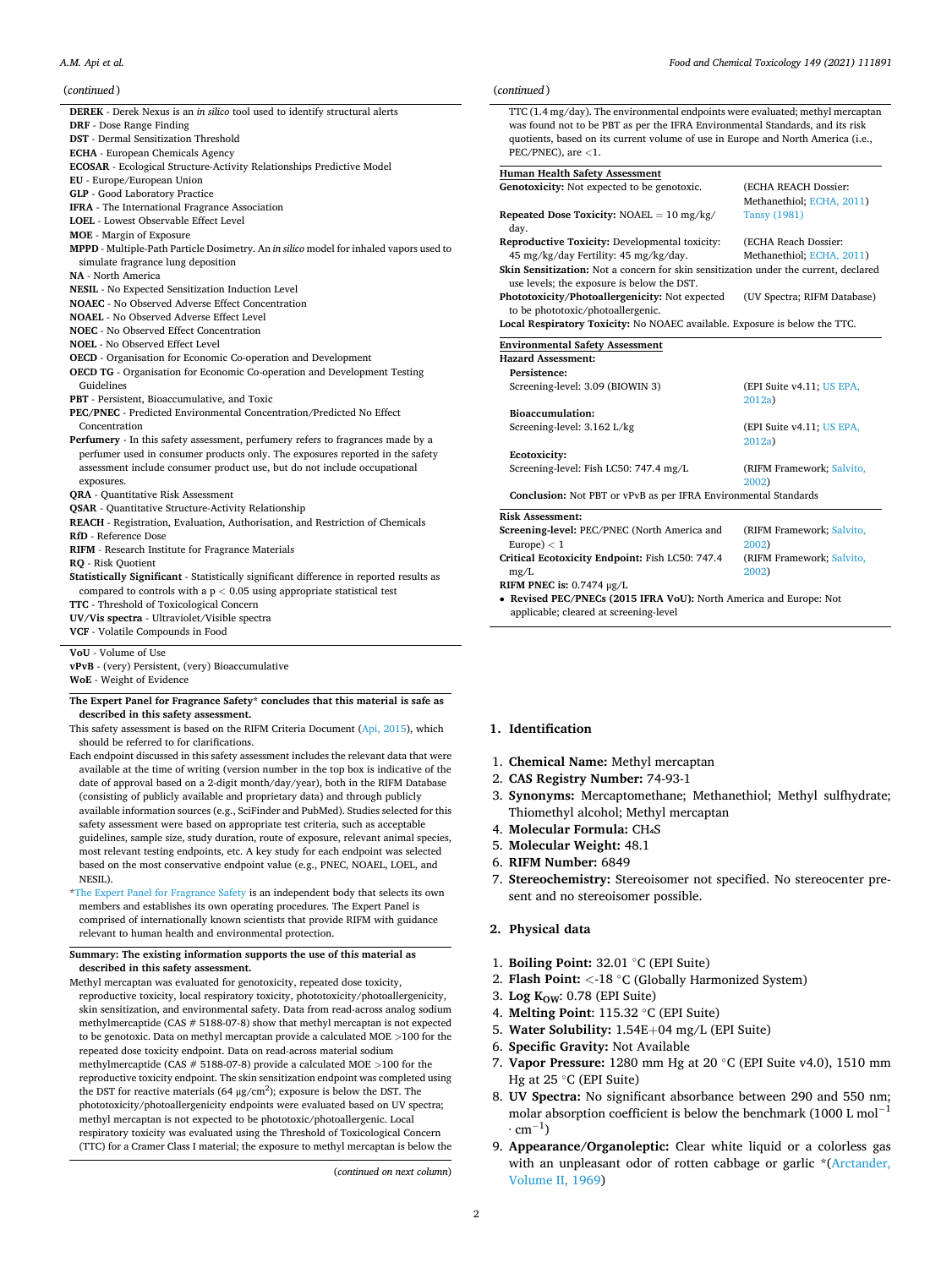# <span id="page-2-0"></span>**3. Volume of use (Worldwide band)**

# 1. *<*0.1 metric ton per year ([IFRA, 2015\)](#page-9-0)

**4. Exposure to fragrance ingredient (Creme RIFM Aggregate Exposure Model v1.0)** 

- 1. **95**th **Percentile Concentration in Hydroalcoholics:** 0.000049% [\(RIFM, 2017](#page-9-0))
- 2. **Inhalation Exposure\*:** 0.0000001 mg/kg/day or 0.0000089 mg/ day ([RIFM, 2017](#page-9-0))
- 3. **Total Systemic Exposure\*\*:** 0.0000002 mg/kg/day ([RIFM, 2017](#page-9-0))

\*95th percentile calculated exposure derived from concentration survey data in the Creme RIFM Aggregate Exposure Model [\(Comiskey,](#page-9-0)  [2015, 2017](#page-9-0); [Safford, 2015a, 2017](#page-9-0)).

\*\*95th percentile calculated exposure; assumes 100% absorption unless modified by dermal absorption data as reported in Section V. It is derived from concentration survey data in the Creme RIFM Aggregate Exposure Model and includes exposure via dermal, oral, and inhalation routes whenever the fragrance ingredient is used in products that include these routes of exposure [\(Comiskey, 2015](#page-9-0), [2017](#page-9-0); [Safford, 2015a](#page-9-0), [2017](#page-9-0)).

# **5. Derivation of systemic absorption**

# 1. **Dermal:** Assumed 80%

No data are available on the skin absorption for methyl mercaptan. Therefore, dermal absorption is estimated using the Kroes approach ([Kroes,](#page-9-0)  [2007\)](#page-9-0). Based on the molecular weight of 48.1 Da and a calculated log  $K_{ow}$  of 0.78, dermal absorption is expected to be high. Hence, conservatively, an absorption value of 80% can be used for methyl mercaptan.

Jmax Table (From the RIFM SAM model):

|                                          | Parent              |
|------------------------------------------|---------------------|
| Name                                     | Methyl mercaptan    |
| $J_{\text{max}}$ (µg/cm <sup>2</sup> /h) | 638.37 <sup>1</sup> |
| Skin Absorption Class                    | 80%                 |
|                                          |                     |

 $^{1}J_{\text{max}}$  was calculated based on calculated log K<sub>OW</sub> = 0.78 (EPI Suite) and Solubility =  $1.54E+04$  mg/L (EPI Suite).

#### 2. **Oral:** Assumed 100%

3. **Inhalation:** Assumed 100%

### **6. Computational toxicology evaluation**

#### 1. **Cramer Classification:** Class I, Low

| Expert Judgment | Toxtree v3.1 | OECD OSAR Toolbox v3.2 |
|-----------------|--------------|------------------------|
|                 |              |                        |

- 2. Analogs Selected:
	- a. **Genotoxicity:** Sodium methylmercaptide (CAS # 5188-07-8)
	- b. **Repeated Dose Toxicity:** None
	- c. **Reproductive Toxicity:** Sodium methylmercaptide (CAS # 5188- 07-8)
	- d. **Skin Sensitization:** None
	- e. **Phototoxicity/Photoallergenicity:** None
	- f. **Local Respiratory Toxicity:** None
	- g. **Environmental Toxicity:** None
- 3. Read-across Justification: See Appendix below

# **7. Metabolism**

Methyl mercaptan gets absorbed rapidly through the respiratory

system and directly translocated to the vascular system in animals. Minimal absorption was reported through the skin and eye in animals. Methyl mercaptan binds to protein and erythrocytes. Radioactive methyl mercaptan, when administered intravenously in rats, 23% of the radioactivity was associated with plasma protein, with lesser amounts found in liver (18%), intestine (17%), lungs (12%), kidney (11%), spleen (10%), and testes (9%) within 6 h. However, no radioactivity could be traced in erythrocytes because of intraerythrocytic oxidation of methyl mercaptan to formate and sulfate (94%), which ultimately appeared in the urine. Methyl mercaptan also gets oxidized by the erythrocytes, resulting in products such as formic acid, sulfite ion, and sulfate ion. Methyl mercaptan was metabolized to dimethyl sulfide when administered intraperitoneally in mice, and both dimethyl sulfide and unchanged methyl mercaptan were reported in the exhaled air of mice. Similarly, radiolabeled methyl mercaptan when administered intraperitoneally to male rats resulted in approximately 40% of the administered dose excreted as carbon dioxide in expired air within 6 h of administration, and 6% of the administered dose excreted in expired air as unchanged methyl mercaptan in the first hour. The half-life  $(T_{1/2})$  for the metabolism of methanethiol to sulfate was reported to be 1.21 h and the elimination  $T_{1/2}$ for sulfate through urine was reported to be 8.47 h in rats when administered via intravenous. These above results indicate methyl mercaptan can be readily oxidized to carbon dioxide and inorganic sulfates. Methyl mercaptan has the potential to react with collagen. The metabolism of methyl mercaptan facilitates the synthesis of amino acids and proteins as a donor of methyl, sulfur, or methylthiol. Methanethiol mixed disulfides in serum are proven to be biomarkers for the exposure of methyl mercaptan in rats. Methyl mercaptan occurs endogenously as an intermediate in the catabolism of the amino acid methionine [\(NIH, 2020](#page-9-0)). Methyl mercaptan was found to cause interaction toxicity with a mixture of chemicals such as hydrogen sulfide, indole, and skatole when exposed to different species such as rats, mice, and monkeys for 90 days. The interaction toxicity reported across species included mortality, stress, hematological alterations, and histopathological lesions in the liver, lungs, and kidneys [\(Sandage, 1961a, 1961b](#page-9-0)) (see [Fig. 1\)](#page-3-0).

[Sandage \(1961a\)](#page-9-0): In a 90-day subchronic toxicity study (non-GLP and non-guideline compliant) 100 male mice/group; 50 Sprague Dawley male rats/group; and 10 male Rhesus monkey/group were exposed to a mixture of chemicals hydrogen sulfide, methyl mercaptan, indole, and skatole through the inhalation route at dose levels of 0 (control) and 50.9 ppm of methyl mercaptan (equivalent to 166.8 mg/kg/day, 102.7 mg/kg/day, and 54.4 mg/kg/day, for mice, rats, and monkeys, respectively) continuously for 90 days. Parameters evaluated included mortality, body weight, hematology (hemoglobin [Hb], sulfhemoglobin, hematocrit [HCT], red blood cells [RBC], white blood cells [WBC], mean corpuscular volume [MCV], mean corpuscular hemoglobin concentration [MCHbc], differential leucocyte count, reticulocyte count, platelet count, and fragility tests) performed on 4 animals/species every day, clinical chemistry analysis (glucose, alkaline phosphatase, amylase, lipase, glutamic oxaloacetic transaminase, thymol turbidity, sodium, and potassium) performed on 4 animals/species every day and urinalysis (pH, specific gravity, urobilinogen, and total protein) performed at the end of the treatment. Stress tests (swimming until complete exhaustion) were performed on half of the animals at the end of the treatment period and these animals were euthanized thereafter. The remaining animals were euthanized after 2 weeks of the observation period. Liver function tests, necropsy, and histopathology (heart, lung, liver, kidney, and brain) were performed on 25% of animals. Mortality was reported in monkeys (80%) and mice (42%), and no mortality was reported in rats. However, mortality was also reported in the control group of mice at 22%. A significant decrease in body weight was reported in all the animals across species; however, a significant decrease in body weight was reported to be 7% in monkeys. Hematology analysis revealed a significant decrease in RBC, Hb, and HCT in rats and monkeys; a significant increase in WBC, reticulocytes, sulfhemoglobin, leucocytes in all species was reported. All these hematological changes reflected moderate hemolytic anemia, although no impairment of hematopoietic function was reported. Clinical chemistry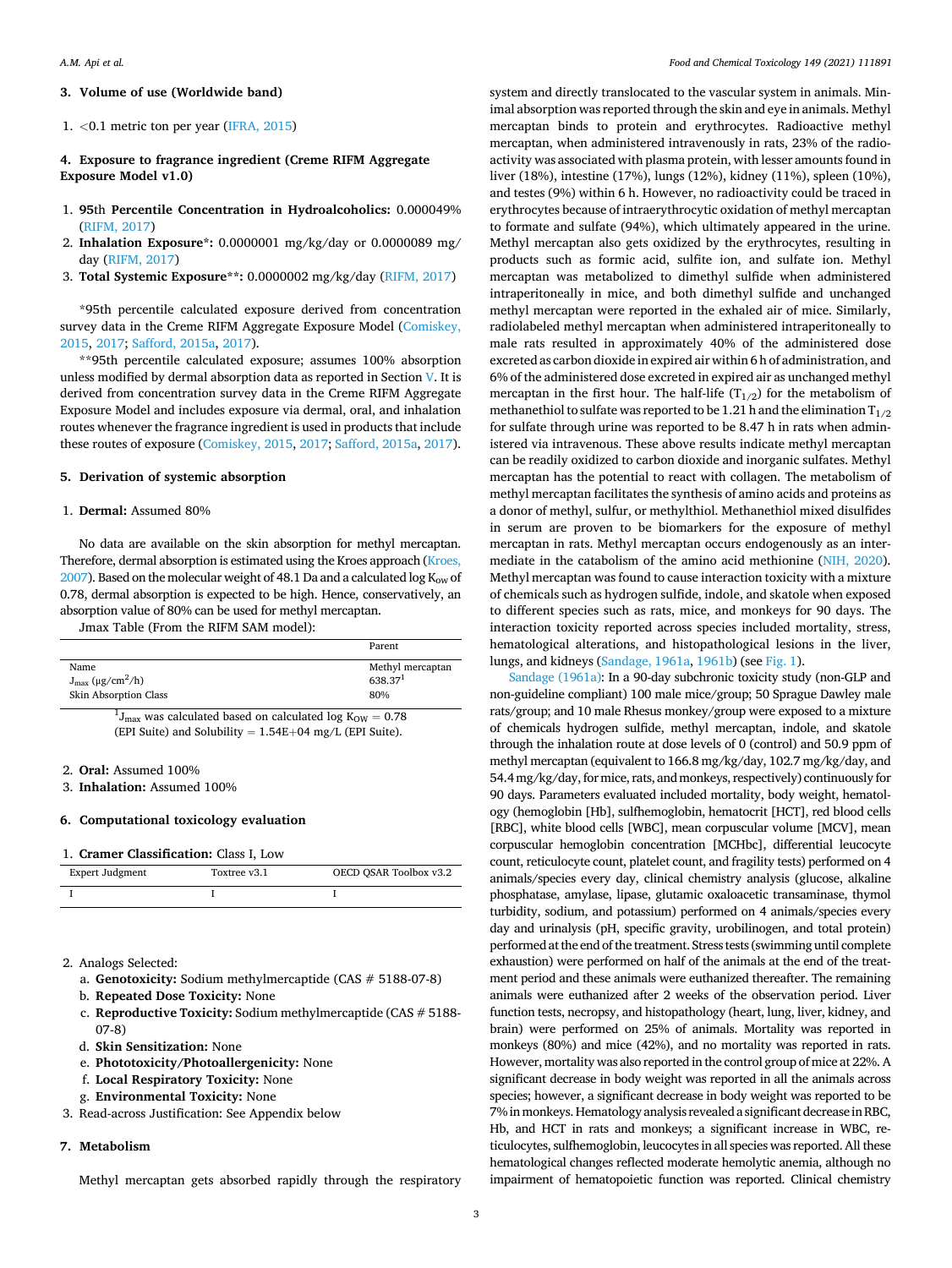<span id="page-3-0"></span>

## **Fig. 1.** Metabolism of thiols (Adapted from [JECFA, 2000](#page-9-0)).

analysis revealed a decrease in glucose levels in mice. A significant decrease in swimming time in the stress test was reported in rats. Microscopic examination of liver revealed severe swelling and flocculation of cytoplasm and hyperemia in mice (60%), lesions in rats (25%), and mild to moderate edema, associated with congestion and/or accumulation of inflammatory cells in monkeys (30%). Microscopic examination of kidneys revealed chronic and acute focal interstitial nephritis including controls (12% in the treatment group and 33% in control). Some of the animals were reported to have perivascular and peri pelvic lymphocyte infiltration in mice, lesions in rats (10%), and mild to moderate edema, associated with congestion and/or accumulation of inflammatory cells in monkeys (20%). Microscopic examination of lungs revealed focal hemorrhages accompanied with peribronchial and perivascular mononuclear infiltration, which reflected chronic bronchitis and stood as a cause of mortality (75%) in mice, pulmonary emphysema associated with patchy atelectasis in almost all rats, and mild to moderate edema, associated with congestion and/or accumulation of inflammatory cells in monkeys (30%).

[Sandage \(1961b\):](#page-9-0) In a 90-day subchronic toxicity study (non-GLP and non-guideline compliant) 100 male mice/group, 50 Sprague Dawley male rats/group, and 10 male Rhesus monkey/group were exposed to a mixture of chemicals hydrogen sulfide, methyl mercaptan, indole, and skatole through the inhalation route at dose levels of 0 (control) and 50 ppm of methyl mercaptan (equivalent to 163.8 mg/kg/day, 100.8 mg/kg/day, and 54.4 mg/kg/day, for mice, rats, and monkeys, respectively) continuously for 90 days. Parameters evaluated included mortality, body weight, hematology (Hb, sulfhemoglobin, HCT, RBC, WBC, MCV, MCHbc, differential leucocyte count, reticulocyte count, and platelet count) performed before treatment and at 30-day intervals thereafter, clinical chemistry analysis (glucose, alkaline phosphatase, sodium, and potassium) performed before treatment and at 30-day intervals thereafter, and urinalysis (pH, specific gravity, urobilinogen, and total protein) performed before treatment and at 30-day intervals thereafter. Stress tests (swimming until complete exhaustion) were performed on half of the animals at the end of the treatment period, and these animals were euthanized thereafter. The remaining animals were euthanized after 2 weeks of the observation period. Liver function tests, necropsy, and histopathology (heart, lung, liver, kidney, and brain) were performed on 25% of animals. Mortality was reported in the majority of animals (60%–80%) across all the species in mice, rats, and monkeys. A significant decrease in body weight was reported in mice and rats, whereas a significant increase in body weight was reported in monkeys. Hematology analysis revealed a significant decrease in platelets and MCHbc, and a significant increase in hematocrit and hemoglobin was reported, which revealed hemolytic processes across all species. Heinz body formation was reported in mice, but it was expected to be due to indole as similar changes were reported with administration of indole alone and not with other compounds in the mixture. A decrease (statistical significance not specified) in swimming time in the stress test was reported in mice. Clinical chemistry analysis revealed a decrease (statistical significance not specified) in glucose levels in mice and rats, whereas a significant increase in glucose and alkaline phosphatase was reported in monkeys. Urinalysis revealed a significant increase in urobilinogen in both rats and monkeys. Microscopic examination evidenced lesions in liver and kidney for mice, bronchopneumonia with no

hemorrhage, central degeneration in the liver, lesions in the kidney for rats, and treatment-related pathological alterations in lungs (80% of animals), such as mild to moderate edema, associated with congestion and/or accumulation of inflammatory cells in the liver (10% of animals) in monkeys.

**Additional References**: None.

# **8. Natural occurrence (discrete chemical) or composition (NCS)**

Methyl mercaptan is reported to occur in the following foods by the VCF\*:

| Allium species                       | Garlic (Allium sativum L.) |
|--------------------------------------|----------------------------|
| Asparagus (Asparagus officinalis L.) | Kohlrabi                   |
| Boletus edulis (dried)               | Mushroom                   |
| Cabbage (Brassica oleracea)          | Onion (Allium cepa L.)     |
| Cheddar cheese chicken (fried)       | Sake                       |
|                                      |                            |

\*VCF (Volatile Compounds in Food): Database/Nijssen, L.M.; Ingen-Visscher, C.A. van; Donders, J.J.H. (eds). – Version 15.1 – Zeist (The Netherlands): TNO Triskelion, 1963–2014. A continually updated database containing information on published volatile compounds that have been found in natural (processed) food products. Includes FEMA GRAS and EU-Flavis data. This is a partial list.

# **9. REACH dossier**

Available; accessed 01/16/20.

#### **10. Conclusion**

The existing information supports the use of this material as described in this safety assessment.

# **11. Summary**

#### *11.1. Human health endpoint summaries*

#### *11.1.1. Genotoxicity*

Based on the current existing data, methyl mercaptan does not present a concern for genotoxicity.

*11.1.1.1. Risk assessment.* There are no studies assessing the mutagenic activity of methyl mercaptan; however, read-across can be made to sodium methylmercaptide (CAS # 5188-07-8; see Section [VI\)](#page-2-0).

The mutagenic activity of sodium methylmercaptide has been evaluated in a bacterial reverse mutation assay conducted in compliance with GLP regulations and in accordance with OECD TG 471 using the standard plate incorporation and preincubation methods. *Salmonella typhimurium* strains TA98, TA100, TA1535, TA1537, and TA102 were treated with sodium methylmercaptide in distilled water at concentrations up to 5000 μg/plate. No increases in the mean number of revertant colonies were observed at any tested concentration in the presence or absence of S9 [\(ECHA, 2011\)](#page-9-0). Under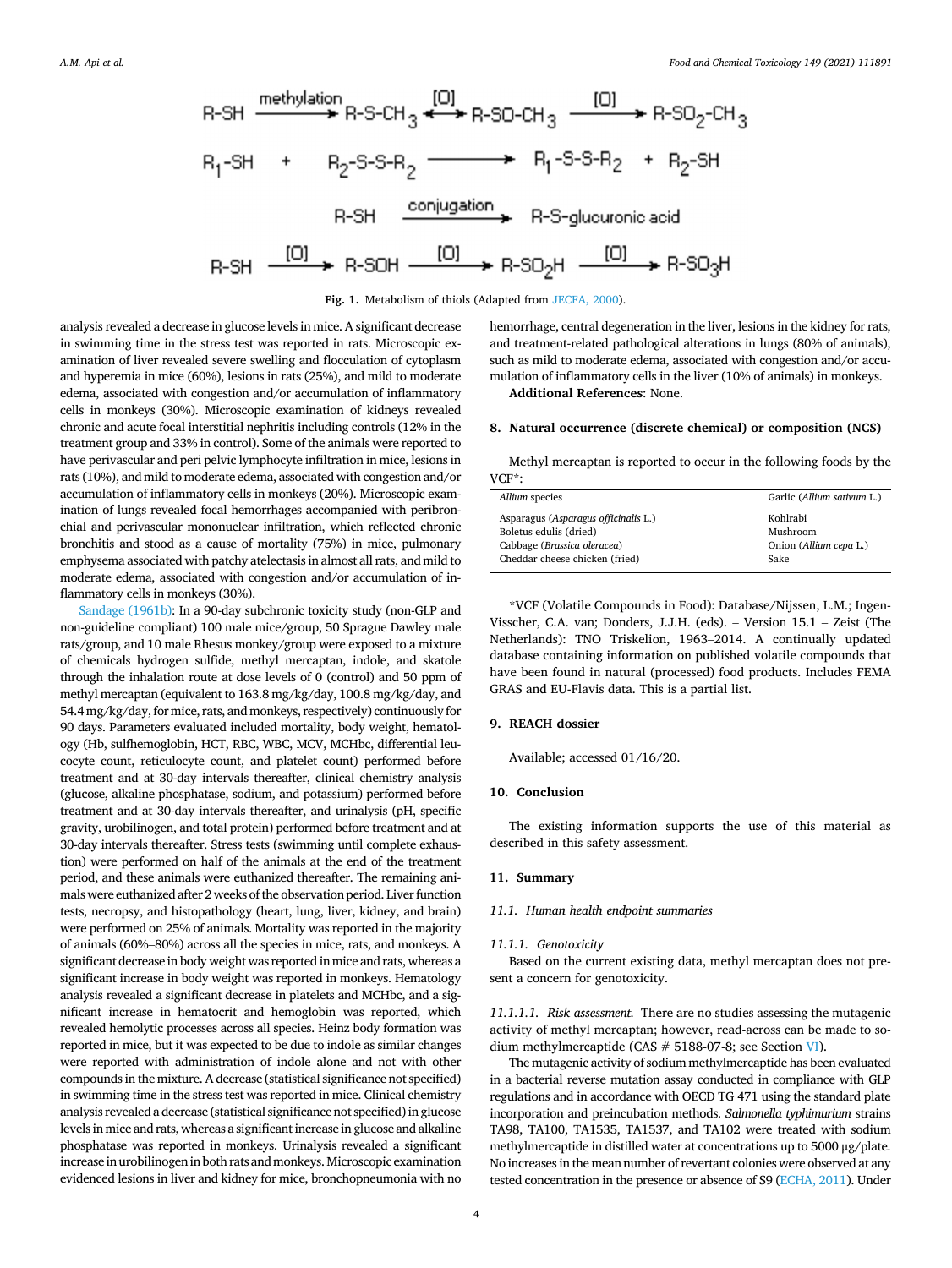the conditions of the study, sodium methylmercaptide was not mutagenic in the Ames test, and this can be extended to methyl mercaptan.

The clastogenic activity of methyl mercaptan was evaluated in an *in vivo*  micronucleus test conducted in compliance with GLP regulations and in accordance with OECD TG 474. The test material was administered via inhalation to groups of male and female Swiss Webster mice. Doses of 0, 114, 258, and 512 ppm were administered. Mice from each dose level were euthanized at 24, 48, and 72 h, and the bone marrow was extracted and examined for polychromatic erythrocytes. The test material did not induce a statistically significant increase in the incidence of micronucleated polychromatic erythrocytes in the bone marrow [\(ECHA, 2011](#page-9-0)). Under the conditions of the study, methyl mercaptan was considered to be not clastogenic in the *in vivo* micronucleus test.

**Additional References:** None.

**Literature Search and Risk Assessment Completed On:** 02/04/ 20.

# *11.1.2. Repeated dose toxicity*

The margin of exposure (MOE) for methyl mercaptan is adequate for the repeated dose toxicity endpoint at the current level of use.

*11.1.2.1. Risk assessment.* There are sufficient repeated dose toxicity data on methyl mercaptan. In a subchronic repeated dose toxicity study (OECD TG 413, non-GLP), 31 male CR Sprague Dawley rats/dose were exposed to methyl mercaptan via whole-body inhalation at concentrations of 0, 2, 17, and 57 ppm (equivalent to 0, 1.18, 10, and 33.52 mg/kg/day, respectively) for 3 months (7 h/day, 5 days/week; 65 exposures). A subset of 10 animals/ dose was designated for special metabolic performance testing. Average terminal body weights were lower for all treated rats; however, it only attained statistically significant at the 57 ppm dose and showed a statistically significant dose-related trend, which was apparent for the metabolic subsets as well at 57 ppm. No significant differences were reported in metabolic performance. No treatment-related effects were reported for mortality, clinical signs, food consumption, water consumption, clinical chemistry, or organ weights at any dose level. No histopathological changes were reported for the heart, small intestine, or kidneys at any dose level. Based on the significant decrease in average terminal body weight (15%) at 57 ppm, the no observed adverse effect concentration (NOAEC) was considered to be 17 ppm. Using standard minute volume (MV) and bodyweight values for male Sprague Dawley rats, the calculated no observed adverse effect level (NOAEL) for repeated dose toxicity is 10 mg/kg/day.

Therefore, the methyl mercaptan MOE for the repeated dose toxicity endpoint can be calculated by dividing the methyl mercaptan NOAEL in mg/ kg/day by the total systemic exposure for methyl mercaptan, 10/0.0000002 or 50000000.

In addition, the total systemic exposure to methyl mercaptan (0.0002 μg/kg/day) is below the TTC (30 μg/kg/day; [Kroes, 2007](#page-9-0)) for the repeated dose toxicity endpoint of a Cramer Class I material at the current level of use.

| Duration in<br>detail                                               | GLP/<br>Guideline                  | No. of<br>animals/dose<br>(Species,<br>strain, sex) | Route<br>(vehicle)             | Doses (in mg/kg/<br>day; purity)                                               | NOAEL/<br>LOAEL/NOEL                      | Justification of NOAEL/LOAEL/NOEL                                                                                                                                                                                                                                                                                                                                           | Reference              |
|---------------------------------------------------------------------|------------------------------------|-----------------------------------------------------|--------------------------------|--------------------------------------------------------------------------------|-------------------------------------------|-----------------------------------------------------------------------------------------------------------------------------------------------------------------------------------------------------------------------------------------------------------------------------------------------------------------------------------------------------------------------------|------------------------|
| 3 months $(7 h/$<br>day, $5 \text{ days}$<br>week; 65<br>exposures) | OECD TG<br>413, Non-<br><b>GLP</b> | 31 male CR<br>Sprague<br>Dawley rats/<br>dose       | Inhalation<br>(whole-<br>body) | 0, 2, 17, and 57 ppm<br>(equivalent to 0,<br>1.18, 10, and 33.52<br>mg/kg/day) | 17 ppm<br>(equivalent to<br>10 mg/kg/day) | Decreased body weight                                                                                                                                                                                                                                                                                                                                                       | <b>Tansy</b><br>(1981) |
| 13 weeks (24 h/<br>day)                                             | Non-GLP<br>and non-<br>guideline   | 10 male<br>Rhesus<br>monkeys                        | Inhalation                     | 50 ppm (equivalent<br>to 54.4 $mg/kg/day$ )                                    | LOAEL: 54.4<br>mg/kg/day                  | Based on mortality (80%), hematological<br>analysis evidenced a significant decrease in<br>RBC, Hb, MCH, MCHbc, and histopathology<br>examination revealed treatment-related<br>pathological alterations in lungs (80% of<br>animals) such as mild to moderate edema,<br>associated with congestion and/or<br>accumulation of inflammatory cells, liver<br>(10% of animals) | Sandage<br>(1961b)     |
| 8 weeks (3 days/<br>week and 2 h/<br>day)                           | Non-GLP<br>and non-<br>guideline   | 11 male<br>healthy mice<br>(strain not<br>reported) | Inhalation                     | 300 ppm (equivalent<br>to 83.7 $mg/kg/day$ )                                   | LOAEL-300<br>ppm                          | Mortality                                                                                                                                                                                                                                                                                                                                                                   | Horiguchi<br>(1960a)   |
| 13 weeks (24 h/<br>day)                                             | Non-GLP<br>and non-<br>guideline   | 50 male<br>Sprague<br>Dawley rats                   | Inhalation                     | 50 ppm (equivalent<br>to 100.83 mg/kg/<br>day)                                 | LOAEL-100.83<br>mg/kg/day                 | 64% mortality. Low-grade hemolytic process<br>was reported, weight loss, bronchopneumonia,<br>central degeneration in the liver, and lesions<br>kidney                                                                                                                                                                                                                      | Sandage<br>(1961b)     |
| 13 weeks (24 h/<br>day)                                             | Non-GLP<br>and non-<br>guideline   | 100 male mice<br>(strain not<br>reported)           | Inhalation                     | 50 ppm (equivalent<br>to 163.84 mg/kg/<br>day)                                 | LOAEL-163.84<br>mg/kg/day                 | 99% mortality. Low-grade hemolytic process<br>was reported, weight loss, lung hemorrhage,<br>decrease in swimming time, lesions in the<br>liver, and kidney                                                                                                                                                                                                                 | Sandage<br>(1961b)     |
| 13 weeks (24 h/<br>day)                                             | Non-GLP<br>and non-<br>guideline   | 10 male<br>Rhesus<br>monkeys                        | Inhalation                     | 50.9 ppm (equivalent<br>to 54.4 mg/kg/day)                                     | LOAEL-54.4<br>mg/kg/day                   | Based on high mortality, decreased<br>bodyweight, treatment-related alterations in<br>hematology, clinical chemistry, and<br>histopathology examination revealed lesions<br>in lung, kidneys, and liver                                                                                                                                                                     | Sandage<br>(1961a)     |
| 13 weeks (24 h/<br>day)                                             | Non-GLP<br>and non-<br>guideline   | 50 male<br>Sprague<br>Dawley rats                   | Inhalation                     | 50.9 ppm (equivalent<br>to 102.68 mg/kg/<br>day)                               | LOAEL-102.68<br>mg/kg/day                 | Based on high mortality, decreased<br>bodyweight, treatment-related alterations in<br>hematology, clinical chemistry, decreased<br>swimming time, and histopathology<br>examination revealed lesions in lung, kidneys,<br>and liver                                                                                                                                         | Sandage<br>(1961a)     |
| 13 weeks (24 h/<br>day)                                             | Non-GLP<br>and non-<br>guideline   | 100 male mice<br>(strain not<br>reported)           | Inhalation                     | 50.9 ppm (equivalent<br>to 166.83 mg/kg/<br>day)                               | LOAEL-166.83<br>mg/kg/day                 | Based on high mortality, decreased<br>bodyweight, treatment-related alterations in<br>hematology, clinical chemistry, and<br>histopathology examination revealed lesions<br>in lung, kidneys, and liver                                                                                                                                                                     | Sandage<br>(1961a)     |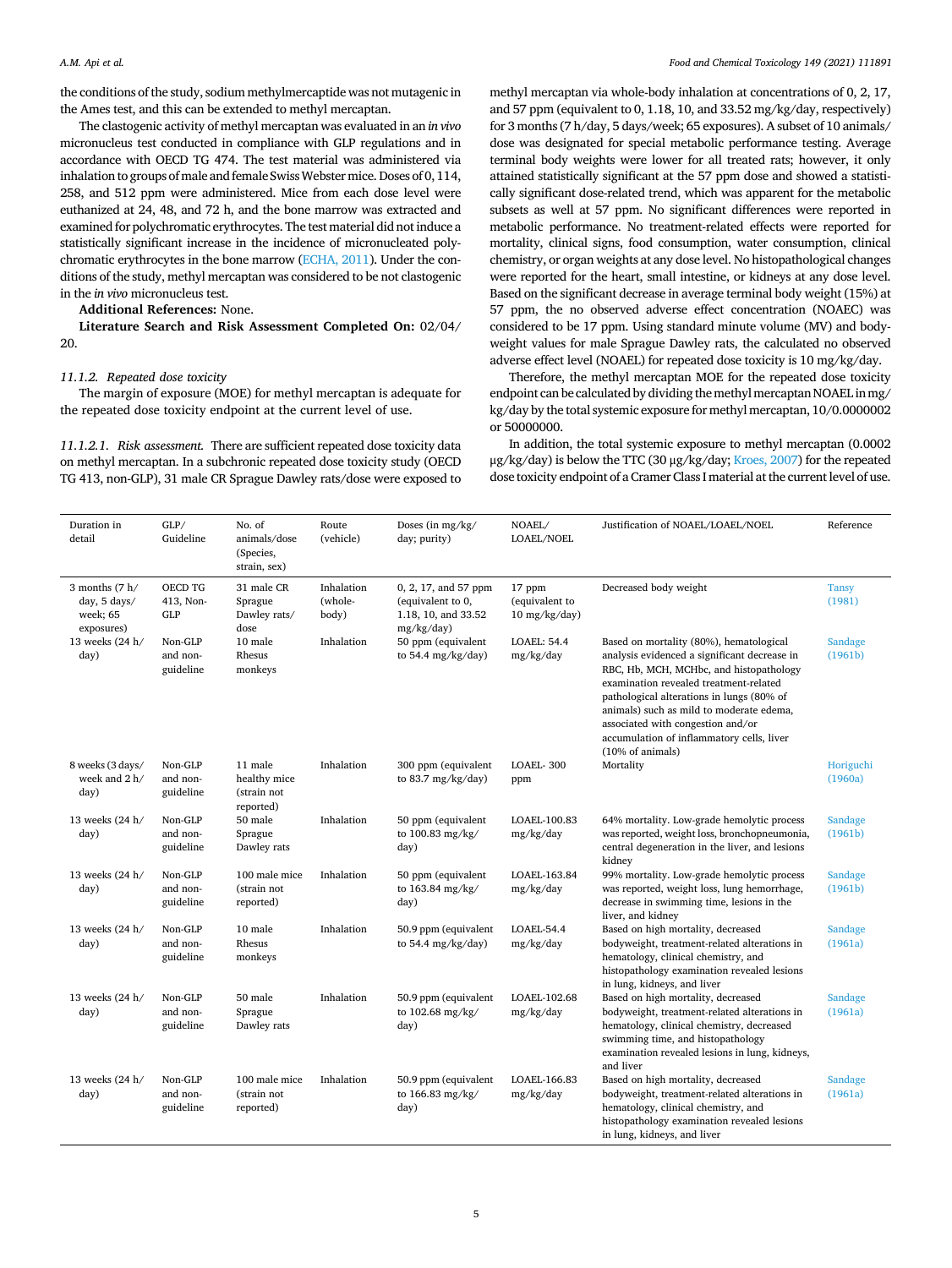20.

**Additional References:** [NCBI, 2020](#page-9-0); [ECHA, 2011](#page-9-0); [Tansy \(1981\).](#page-9-0) **Literature Search and Risk Assessment Completed On:** 02/24/

# *11.1.3. Reproductive toxicity*

The MOE for methyl mercaptan is adequate for the reproductive toxicity endpoint at the current level of use.

*11.1.3.1. Risk assessment.* There are no reproductive toxicity data on methyl mercaptan. Read-across material sodium methylmercaptide (CAS  $#$  5188-07-8; see Section [VI\)](#page-2-0) has sufficient reproductive toxicity data.

In an OECD TG 422 and GLP-compliant combined repeated dose toxicity study with a reproduction and development toxicity screening test, 10 Sprague Dawley (SD) rats/sex/dose were treated with sodium methyl mercaptide via gavage at doses of 0 (vehicle: water), 5, 15, and 45 mg/kg/day. Males were treated once daily for 28 days before mating, during the mating and post-mating periods until sacrifice (approximately 8 weeks). Females were treated once daily for 28 days before mating, during the mating period, during pregnancy, and lactation until day 4 post-partum (approximately 8–9 weeks). No treatment-related adverse effects were reported for mortality, clinical signs, body weight, food consumption, mating index, pre-coital time, fertility index, gestation period, gestation index, conception/pregnant female number, post-natal and neo-natal losses, necropsy, organ weights, or microscopic examination at any dose level. A significant decrease in bodyweight gain was reported in males (18%) and females (36%) at 45 mg/kg/day. However, the decreased bodyweight gain was considered to be transient in nature and not toxicologically relevant. No treatment-related effects were reported on mortality, clinical signs, gross external abnormalities, body weight, or sex ratio in pups at any dose level. Based on a lack of treatment-related adverse effects up to the highest tested dose, the NOAEL for developmental and reproductive toxicity was considered to be 45 mg/kg/day [\(ECHA, 2011\)](#page-9-0).

Therefore, the methyl mercaptan MOE for the fertility endpoint can be calculated by dividing the sodium methylmercaptide NOAEL in mg/ kg/day by the total systemic exposure for methyl mercaptan, 45/ 0.0000002, or 225000000.

The methyl mercaptan MOE for the developmental toxicity endpoint can be calculated by dividing the sodium methylmercaptide NOAEL in mg/kg/day by the total systemic exposure for methyl mercaptan, 45/ 0.0000002, or 225000000.

In addition, the total systemic exposure to Methyl mercaptan (0.0002 μg/kg/day) is below the TTC (30 μg/kg/day; [Kroes, 2007](#page-9-0); [Laufersweiler, 2012](#page-9-0)) for the reproductive toxicity endpoint of a Cramer Class I material at the current level of use.

**Additional References:** None.

**Literature Search and Risk Assessment Completed On:** 02/25/ 20.

# *11.1.4. Skin sensitization*

Based on the application of DST, methyl mercaptan does not present a concern for skin sensitization under the current, declared use levels.

*11.1.4.1. Risk assessment.* No skin sensitization studies are available for methyl mercaptan. The chemical structure of this material indicates that it would be expected to react with skin proteins directly [\(Roberts, 2007](#page-9-0); Toxtree v3.1.0; OECD Toolbox v4.2). Acting conservatively due to the lack of data, the reported exposure was benchmarked utilizing the reactive DST of  $64 \mu$ g/cm<sup>2</sup> ([Safford, 2008, 2011](#page-9-0), [2015b](#page-9-0); [Roberts, 2015](#page-9-0)). The current exposure from the 95th percentile concentration is below the DST for reactive materials when evaluated in all QRA categories. [Table 1](#page-6-0) provides the maximum acceptable concentrations for methyl mercaptan that present no appreciable risk for skin sensitization based on the reactive DST. These levels represent maximum acceptable

concentrations based on the DST approach. However, additional studies may show it could be used at higher levels.

**Additional References:** None.

**Literature Search and Risk Assessment Completed On:** 02/21/ 20.

#### *11.1.5. Phototoxicity/photoallergenicity*

Based on the available UV/Vis spectra, methyl mercaptan would not be expected to present a concern for phototoxicity or photoallergenicity.

*11.1.5.1. Risk assessment.* There are no phototoxicity studies available for methyl mercaptan in experimental models. UV/Vis absorption spectra indicate no significant absorption between 290 and 550 nm. The corresponding molar absorption coefficient is well below the benchmark of concern for phototoxicity and photoallergenicity [\(Henry, 2009](#page-9-0)). Based on the lack of absorbance, methyl mercaptan does not present a concern for phototoxicity or photoallergenicity.

*11.1.5.2. UV spectra analysis.* UV/Vis absorption spectra were obtained. The spectra indicate no significant absorbance in the range of 290–550 nm. The molar absorption coefficient is below the benchmark of concern for phototoxic effects, 1000 L mol<sup>-1</sup>  $\cdot$  cm<sup>-1</sup> [\(Henry, 2009\)](#page-9-0).

# **Additional References:** None.

**Literature Search and Risk Assessment Completed On:** 02/18/ 20.

#### *11.1.6. Local Respiratory Toxicity*

The MOE could not be calculated due to a lack of appropriate data. The exposure level for methyl mercaptan is below the Cramer Class I TTC value for inhalation exposure local effects.

*11.1.6.1. Risk assessment.* There are insufficient inhalation data available on methyl mercaptan. Based on the Creme RIFM Model, the inhalation exposure is 0.0000089 mg/day. This exposure is 157,303 times lower than the Cramer Class I TTC value of 1.4 mg/day (based on human lung weight of 650 g; [Carthew, 2009\)](#page-8-0); therefore, the exposure at the current level of use is deemed safe.

**Additional References:** [Ljunggren \(1943\);](#page-9-0) [Tansy \(1981\);](#page-9-0) [Zieve](#page-9-0)  [\(1974\); Speranskii \(1973\)](#page-9-0); [Doizaki \(1973\)](#page-9-0); [Horiguchi \(1960b\)](#page-9-0); [Sandage](#page-9-0)  [\(1961a\); Sandage \(1961b\)](#page-9-0).

**Literature Search and Risk Assessment Completed On:** 02/28/ 20.

# *11.2. Environmental endpoint summary*

## *11.2.1. Screening-level assessment*

A screening-level risk assessment of methyl mercaptan was performed following the RIFM Environmental Framework ([Salvito, 2002](#page-9-0)), which provides 3 tiered levels of screening for aquatic risk. In Tier 1, only the material's regional VoU, its log  $K_{OW}$ , and its molecular weight are needed to estimate a conservative risk quotient (RQ), expressed as the ratio Predicted Environmental Concentration/Predicted No Effect Concentration (PEC/PNEC). A general QSAR with a high uncertainty factor applied is used to predict fish toxicity, as discussed in [Salvito et al.](#page-9-0)  [\(2002\).](#page-9-0) In Tier 2, the RQ is refined by applying a lower uncertainty factor to the PNEC using the ECOSAR model [\(US EPA, 2012b](#page-9-0)), which provides chemical class-specific ecotoxicity estimates. Finally, if necessary, Tier 3 is conducted using measured biodegradation and ecotoxicity data to refine the RQ, thus allowing for lower PNEC uncertainty factors. The data for calculating the PEC and PNEC for this safety assessment are provided in the table below. For the PEC, the range from the most recent IFRA Volume of Use Survey is reviewed. The PEC is then calculated using the actual regional tonnage, not the extremes of the range. Following the RIFM Environmental Framework, methyl mercaptan was identified as a fragrance material with no potential to present a possible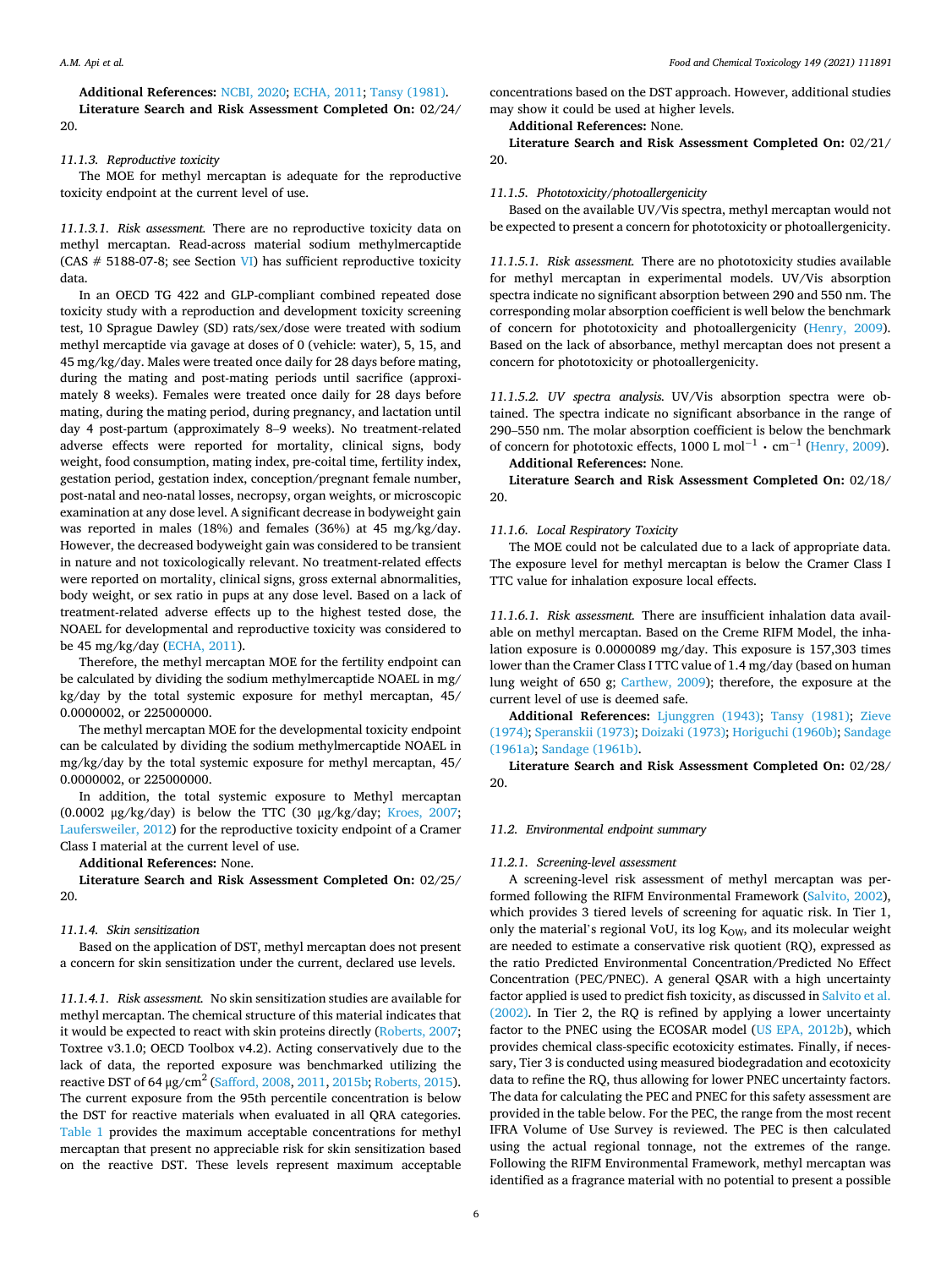#### <span id="page-6-0"></span>**Table 1**

Maximum acceptable concentrations for methyl mercaptan that present no appreciable risk for skin sensitization based on reactive DST.

| IFRA<br>Category <sup>a</sup> | Description of<br>Product Type                                                                                    | Maximum Acceptable<br>Concentrations in<br><b>Finished Products</b><br><b>Based on Reactive</b><br><b>DST</b> | Reported 95th<br>Percentile Use<br>Concentrations in<br><b>Finished Products</b> |
|-------------------------------|-------------------------------------------------------------------------------------------------------------------|---------------------------------------------------------------------------------------------------------------|----------------------------------------------------------------------------------|
| 1                             | Products applied to<br>the lips                                                                                   | 0.0049%                                                                                                       | <b>NRU</b> b                                                                     |
| $\overline{2}$                | Products applied to<br>the axillae                                                                                | 0.0015%                                                                                                       | $4.0 \times 10^{-7}$ %                                                           |
| 3                             | Products applied to<br>the face using<br>fingertips                                                               | 0.029%                                                                                                        | $NRU^b$                                                                          |
| 4                             | Fine fragrance<br>products                                                                                        | 0.027%                                                                                                        | $4.9\times10^{-5}$ %                                                             |
| 5                             | Products applied to<br>the face and body<br>using the hands<br>(palms), primarily<br>leave-on                     | 0.0070%                                                                                                       | $5.3 \times 10^{-8}$ %                                                           |
| 6                             | Products with oral<br>and lip exposure                                                                            | 0.016%                                                                                                        | $4.0\times10^{-6}\%$                                                             |
| 7                             | Products applied to<br>the hair with some<br>hand contact                                                         | 0.056%                                                                                                        | NRUb                                                                             |
| 8                             | Products with<br>significant ano-<br>genital exposure                                                             | 0.0029%                                                                                                       | No Data <sup>c</sup>                                                             |
| 9                             | Products with body<br>and hand exposure,<br>primarily rinse-off                                                   | 0.054%                                                                                                        | $3.5 \times 10^{-9}$ %                                                           |
| 10                            | Household care<br>products with<br>mostly hand contact                                                            | 0.19%                                                                                                         | NRU <sup>b</sup>                                                                 |
| 11                            | Products with<br>intended skin<br>contact but minimal<br>transfer of fragrance<br>to skin from inert<br>substrate | 0.11%                                                                                                         | No Data <sup>c</sup>                                                             |
| 12                            | Products not<br>intended for direct<br>skin contact.<br>minimal or<br>insignificant<br>transfer to skin           | Not restricted                                                                                                | $2.0\times10^{-4}\%$                                                             |

Note.

<sup>a</sup> For a description of the categories, refer to the IFRA/RIFM Information Booklet.

 $^{\rm b}$  No reported use. c  $^{\rm c}$  Fragrance exposure from these products is very low. These products are not currently in the Creme RIFM Aggregate Exposure Model.

risk to the aquatic environment (i.e., its screening-level PEC/PNEC *<*1).

A screening-level hazard assessment using EPI Suite v4.11 ([US EPA,](#page-9-0)  [2012a\)](#page-9-0) did not identify methyl mercaptan as possibly persistent or bioaccumulative based on its structure and physical–chemical properties. This screening-level hazard assessment considers the potential for a material to be persistent *and* bioaccumulative *and* toxic, or very persistent *and* very bioaccumulative as defined in the Criteria Document ([Api, 2015\)](#page-8-0). As noted in the Criteria Document, the screening criteria applied are the same as those used in the EU for REACH [\(ECHA, 2012](#page-9-0)). For persistence, if the EPI Suite model BIOWIN 3 predicts a value *<* 2.2 and either BIOWIN 2 or BIOWIN 6 predicts a value *<* 0.5, then the material is considered potentially persistent. A material would be considered potentially bioaccumulative if the EPI Suite model BCFBAF predicts a fish BCF ≥2000 L/kg. Ecotoxicity is determined in the above screening-level risk assessment. If, based on these model outputs (Step 1), additional assessment is required, a WoE-based review is then performed (Step 2). This review considers available data on the material's physical–chemical properties, environmental fate (e.g., OECD Guideline

biodegradation studies or die-away studies), fish bioaccumulation, and higher-tier model outputs (e.g., US EPA's BIOWIN and BCFBAF found in EPI Suite v4.11).

*11.2.1.1. Risk assessment.* Based on the current Volume of Use (2015), methyl mercaptan presents no risk to the aquatic compartment in the screening-level assessment.

*11.2.2. Key studies* 

*11.2.2.1. Biodegradation.* No data available.

*11.2.2.2. Ecotoxicity.* No data available.

*11.2.2.3. Other available data.* Methyl mercaptan has been registered for REACH with no additional information available at this time.

*11.2.2.4. Risk assessment refinement.* Ecotoxicological data and PNEC derivation (all endpoints reported in mg/L; PNECs in μg/L). Endpoints used to calculate PNEC are underlined.

Exposure information and PEC calculation (following RIFM Environmental Framework: [Salvito, 2002\)](#page-9-0).

| Exposure                            | Europe (EU) | North America (NA) |
|-------------------------------------|-------------|--------------------|
| Log K <sub>OW</sub> Used            | 0.78        | 0.78               |
| <b>Biodegradation Factor Used</b>   | $\Omega$    | O                  |
| Dilution Factor                     | 3           | 3                  |
| Regional Volume of Use Tonnage Band | $<$ 1       | -1                 |
| Risk Characterization: PEC/PNEC     | $<$ 1       | - 1                |

Based on available data, the RQ for this material is *<* 1. No further assessment is necessary.

The RIFM PNEC is 0.7474 μg/L. The revised PEC/PNECs for EU and NA are not applicable. The material was cleared at the screening-level; therefore, it does not present a risk to the aquatic environment at the current reported volumes of use.

**Literature Search and Risk Assessment Completed On:** 02/11/ 20.

# **12. Literature Search\***

- **RIFM Database:** Target, Fragrance Structure-Activity Group materials, other references, JECFA, CIR, SIDS
- **ECHA:** <https://echa.europa.eu/>
- **NTP:** <https://ntp.niehs.nih.gov/>
- **OECD Toolbox:** [https://www.oecd.org/chemicalsafety/risk-assess](https://www.oecd.org/chemicalsafety/risk-assessment/oecd-qsar-toolbox.htm)  [ment/oecd-qsar-toolbox.htm](https://www.oecd.org/chemicalsafety/risk-assessment/oecd-qsar-toolbox.htm)
- **SciFinder:** [https://scifinder.cas.org/scifinder/view/scifinder/scifin](https://scifinder.cas.org/scifinder/view/scifinder/scifinderExplore.jsf)  [derExplore.jsf](https://scifinder.cas.org/scifinder/view/scifinder/scifinderExplore.jsf)
- **PubMed:** <https://www.ncbi.nlm.nih.gov/pubmed>
- **National Library of Medicine's Toxicology Information Services:**  <https://toxnet.nlm.nih.gov/>
- **IARC:** <https://monographs.iarc.fr>
- **OECD SIDS:** <https://hpvchemicals.oecd.org/ui/Default.aspx>
- **EPA ACToR:** <https://actor.epa.gov/actor/home.xhtml>
- **US EPA HPVIS:** [https://ofmpub.epa.gov/oppthpv/public\\_search.](https://ofmpub.epa.gov/oppthpv/public_search.publicdetails?submission_id=24959241&ShowComments=Yes&sqlstr=null&recordcount=0&User_title=DetailQuery%20Results&EndPointRpt=Y#submission)  [publicdetails?submission\\_id](https://ofmpub.epa.gov/oppthpv/public_search.publicdetails?submission_id=24959241&ShowComments=Yes&sqlstr=null&recordcount=0&User_title=DetailQuery%20Results&EndPointRpt=Y#submission)=24959241&ShowComments=Yes &sqlstr=null&recordcount=0&User\_title=[DetailQuery%20Results](https://ofmpub.epa.gov/oppthpv/public_search.publicdetails?submission_id=24959241&ShowComments=Yes&sqlstr=null&recordcount=0&User_title=DetailQuery%20Results&EndPointRpt=Y#submission) &EndPointRpt=[Y#submission](https://ofmpub.epa.gov/oppthpv/public_search.publicdetails?submission_id=24959241&ShowComments=Yes&sqlstr=null&recordcount=0&User_title=DetailQuery%20Results&EndPointRpt=Y#submission)
- **Japanese NITE:** [https://www.nite.go.jp/en/chem/chrip/chrip\\_sear](https://www.nite.go.jp/en/chem/chrip/chrip_search/systemTop)  [ch/systemTop](https://www.nite.go.jp/en/chem/chrip/chrip_search/systemTop)
- **Japan Existing Chemical Data Base (JECDB):** [http://dra4.nihs.go.](http://dra4.nihs.go.jp/mhlw_data/jsp/SearchPageENG.jsp)  [jp/mhlw\\_data/jsp/SearchPageENG.jsp](http://dra4.nihs.go.jp/mhlw_data/jsp/SearchPageENG.jsp)
- **Google:** <https://www.google.com>
- **ChemIDplus:** <https://chem.nlm.nih.gov/chemidplus/>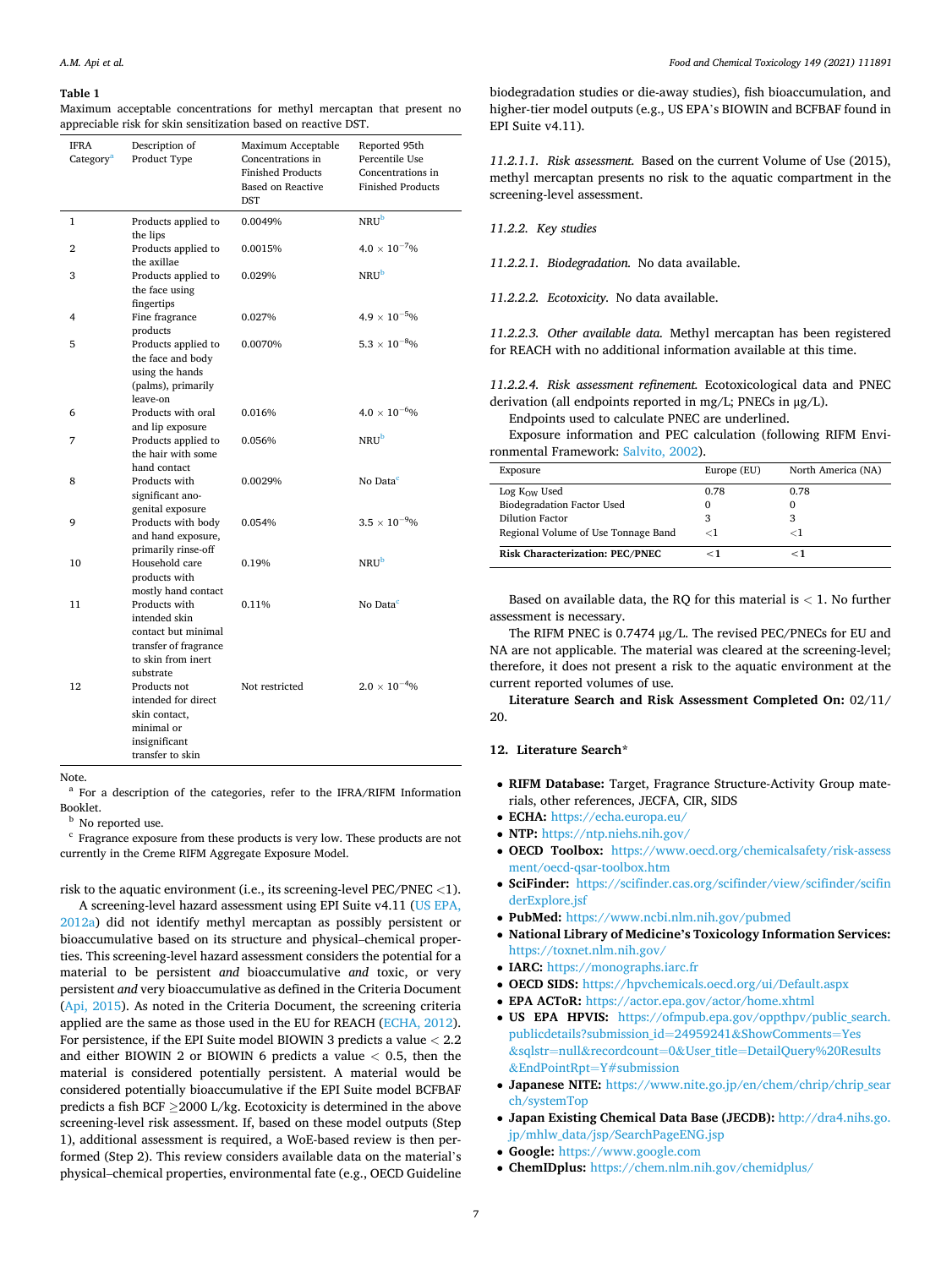|                       | LC50 (Fish) | <b>EC50</b> | <b>EC50</b>     | AF      | PNEC $(\mu g/L)$ | Chemical |
|-----------------------|-------------|-------------|-----------------|---------|------------------|----------|
|                       | (mg/L)      | (Daphnia)   | (Algae)         |         |                  | Class    |
|                       |             | (mg/L)      | (mg/L)          |         |                  |          |
| <b>RIFM Framework</b> |             |             |                 |         |                  |          |
| Screening-level       | 747.4       |             | CH <sub>3</sub> | 1000000 | 0.7474           |          |
| (Tier 1)              |             |             |                 |         |                  |          |
|                       |             |             |                 |         |                  |          |

# Search keywords: CAS number and/or material names.

\*Information sources outside of RIFM's database are noted as appropriate in the safety assessment. This is not an exhaustive list. The links listed above were active as of 05/31/20.

# **Declaration of competing interest**

The authors declare that they have no known competing financial interests or personal relationships that could have appeared to influence the work reported in this paper.

# **Appendix A. Supplementary data**

Supplementary data to this article can be found online at [https://doi.org/10.1016/j.fct.2020.111891.](https://doi.org/10.1016/j.fct.2020.111891)

# **Appendix**

*Read-across Justification* 

#### *Methods*

The read-across analog was identified following the strategy for structuring and reporting a read-across prediction of toxicity as described in [Schultz et al. \(2015\)](#page-9-0). The strategy is also consistent with the guidance provided by OECD within Integrated Approaches for Testing and Assessment ([OECD, 2015](#page-9-0)) and the European Chemicals Agency read-across assessment framework [\(ECHA, 2017\)](#page-9-0).

- First, materials were clustered based on their structural similarity. Second, data availability and data quality on the selected cluster were examined. Third, appropriate read-across analogs from the cluster were confirmed by expert judgment.
- Tanimoto structure similarity scores were calculated using FCFC4 fingerprints ([Rogers and Hahn, 2010](#page-9-0)).
- The physical–chemical properties of the target material and the read-across analogs were calculated using EPI Suite v4.11 ([US EPA, 2012a](#page-9-0)).
- J<sub>max</sub> values were calculated using RIFM's Skin Absorption Model (SAM). The parameters were calculated using the consensus model ([Shen et al.,](#page-9-0) [2014](#page-9-0)).
- DNA binding, mutagenicity, genotoxicity alerts, and oncologic classification predictions were generated using OECD QSAR Toolbox v4.2 [\(OECD,](#page-9-0) [2018](#page-9-0)).
- ER binding and repeat dose categorization were generated using OECD QSAR Toolbox v4.2 [\(OECD, 2018\)](#page-9-0).
- Developmental toxicity was predicted using CAESAR v2.1.7 [\(Cassano et al., 2010](#page-9-0)).
- Protein binding was predicted using OECD QSAR Toolbox v4.2 ([OECD, 2018](#page-9-0)), and skin sensitization was predicted using Toxtree.
- The major metabolites for the target material and read-across analogs were determined and evaluated using OECD QSAR Toolbox v4.2 [\(OECD,](#page-9-0) [2018](#page-9-0)).

|                                       | <b>Target Material</b> |                        | Read-across Material     |
|---------------------------------------|------------------------|------------------------|--------------------------|
| <b>Principal Name</b>                 | Methyl mercaptan       |                        | Sodium methyl            |
| CAS No.                               | 74-93-1                |                        | mercaptan<br>5188-07-8   |
| <b>Structure</b>                      |                        | $HS$ --CH <sub>3</sub> | $Na+$<br>CH <sub>2</sub> |
|                                       |                        |                        |                          |
| <b>Similarity (Tanimoto Score)</b>    |                        |                        | 0.75                     |
| Endpoint                              |                        |                        | • Genotoxicity           |
|                                       |                        |                        | • Reproductive toxicity  |
| Molecular Formula                     | CH <sub>4</sub> S      |                        | CH <sub>3</sub> NaS      |
| <b>Molecular Weight</b>               | 48.1                   |                        | 70.08                    |
| Melting Point (°C, EPI Suite)         | $-123.00$              |                        | 141.75                   |
| Boiling Point (°C, EPI Suite)         | 5.90                   |                        | 387.83                   |
| Vapor Pressure (Pa @ 25°C, EPI Suite) | $2.01E + 05$           |                        | 1.44E-02                 |
|                                       |                        |                        | (continued on next page) |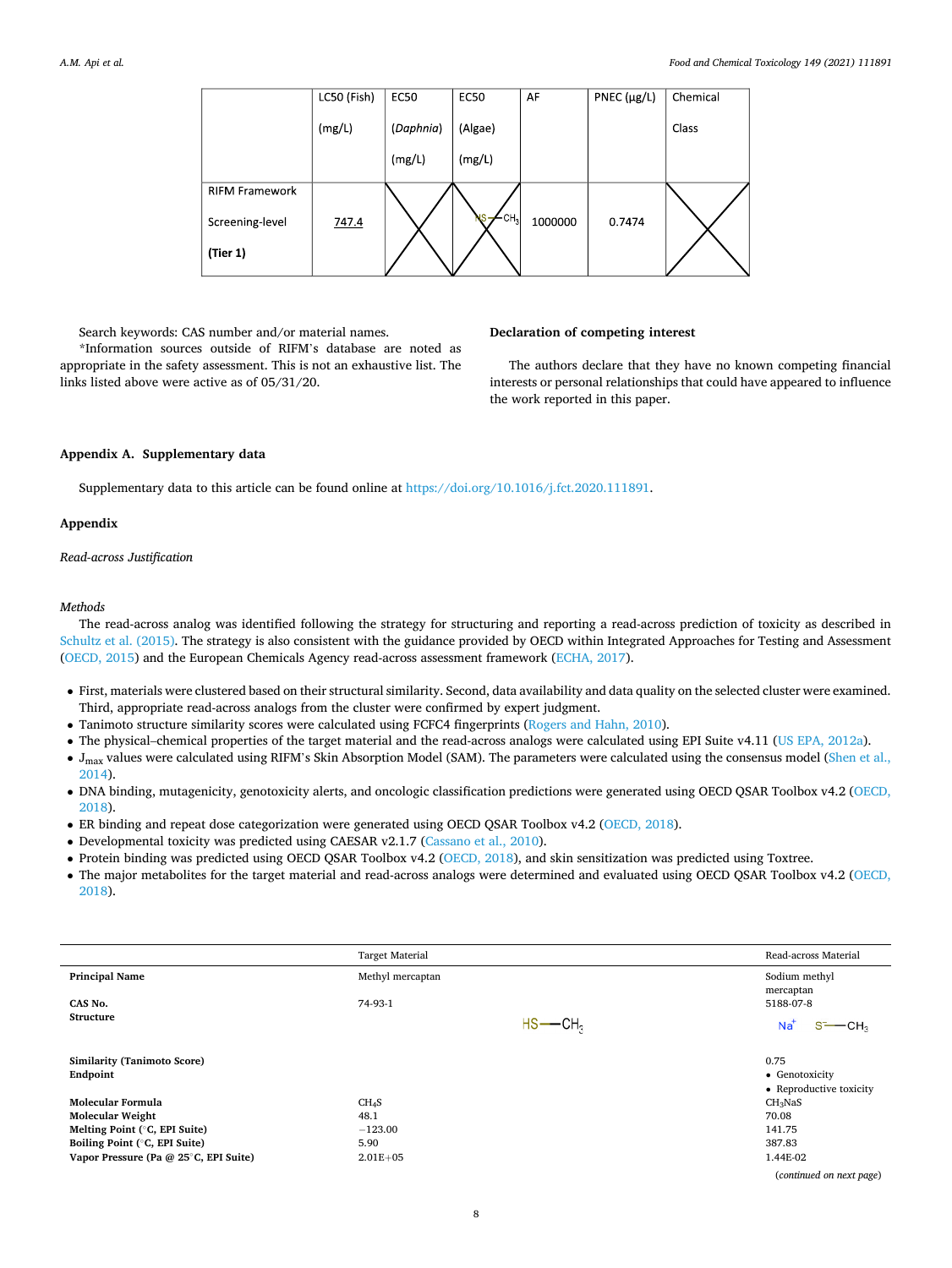#### <span id="page-8-0"></span>*A.M. Api et al.*

(*continued* )

|                                                                                                            | <b>Target Material</b>                                                                                                                                                      | Read-across Material                |
|------------------------------------------------------------------------------------------------------------|-----------------------------------------------------------------------------------------------------------------------------------------------------------------------------|-------------------------------------|
| Water Solubility (mg/L, $@$ 25 $°C$ , WSKOW v1.42 in EPI<br>Suite)                                         | $1.54E + 04$                                                                                                                                                                | $1E + 006$                          |
| Log K <sub>OW</sub>                                                                                        | 0.78                                                                                                                                                                        | $-2.33$                             |
| $J_{max}$ (µg/cm <sup>2</sup> /h, SAM)                                                                     | 638.37                                                                                                                                                                      | 111.8                               |
| Henry's Law (Pa·m <sup>3</sup> /mol, Bond Method, EPI Suite)                                               | $3.16E + 02$                                                                                                                                                                | 1.009E-08                           |
| Genotoxicity                                                                                               |                                                                                                                                                                             |                                     |
| DNA Binding (OASIS v1.4, QSAR Toolbox v4.2)                                                                | Radical Radical $\gg$ Radical mechanism via Reactive oxygen species (ROS) formation<br>(indirect) Radical $\gg$ Radical mechanism via ROS formation (indirect) $\gg$ Thiols | No alert found                      |
| DNA Binding (OECD QSAR Toolbox v4.2)                                                                       | No alert found                                                                                                                                                              | No alert found                      |
| Carcinogenicity (ISS)                                                                                      | No alert found                                                                                                                                                              | No alert found                      |
| DNA Binding (Ames, MN, CA, OASIS v1.1)                                                                     | No alert found                                                                                                                                                              | No alert found                      |
| In Vitro Mutagenicity (Ames, ISS)                                                                          | No alert found                                                                                                                                                              | No alert found                      |
| In Vivo Mutagenicity (Micronucleus, ISS)                                                                   | No alert found                                                                                                                                                              | No alert found                      |
| <b>Oncologic Classification</b>                                                                            | Not classified                                                                                                                                                              | Not classified                      |
| Reproductive and Developmental Toxicity                                                                    |                                                                                                                                                                             |                                     |
| ER Binding (OECD QSAR Toolbox v4.2)                                                                        | Non-binder, non-cyclic structure                                                                                                                                            | Non-binder, non-cyclic<br>structure |
| Developmental Toxicity (CAESAR v2.1.6)                                                                     | Non-toxicant (low reliability)                                                                                                                                              | Non-toxicant (low<br>reliability)   |
| <b>Metabolism</b>                                                                                          |                                                                                                                                                                             |                                     |
| <b>Rat Liver S9 Metabolism Simulator and Structural Alerts</b><br>for Metabolites (OECD OSAR Toolbox v4.2) | • See Supplemental Data 1                                                                                                                                                   | • See Supplemental Data<br>2        |

# *Summary*

There are insufficient toxicity data on methyl mercaptan (CAS # 74-93-1). Hence, *in silico* evaluation was conducted to determine read-across analogs for this material. Based on structural similarity, reactivity, physical–chemical properties, and expert judgment, sodium methyl mercaptan (CAS # 5188-07-8) was identified as a read-across analog with sufficient data for toxicological evaluation.

# *Conclusions*

- Sodium methyl mercaptan (CAS # 5188-07-8) was used as a read-across analog for the target material methyl mercaptan (CAS # 74-93-1) for the genotoxicity and reproductive toxicity endpoints.
	- o The target material and the read-across analog are structurally similar and belong to a class of organosulfur compounds.
	- o The target material and the read-across analog share a methyl mercaptan structure.
	- o The key difference between the target material and the read-across analog is that the read-across analog is a sodium salt of the target material. This structural difference is toxicologically insignificant.
	- o Similarity between the target material and the read-across analog is indicated by the Tanimoto score. Differences between the structures that affect the Tanimoto score are toxicologically insignificant.
	- o The physical–chemical properties of the target material and the read-across analog are sufficiently similar to enable a comparison of their toxicological properties.
	- o According to the OECD QSAR Toolbox v4.2, structural alerts for toxicological endpoints are consistent between the target material and the readacross analog.
	- o The target material has a radical mechanism via ROS formation (indirect)|Radical from DNA binding alert from the QSAR toolbox. This is due to the fact that the target material is a thiol and has the potential to form a sulfide bond with proteins. A characteristic feature of most thiols is their ability to act as reducing agents. ROS have a strong tendency to transfer an electron to other species, i.e, to act as oxidants. Reducing agents such as thiols act as prompt electron acceptors. Therefore, in the case of an oxidant-thiol interaction, the oxidant is neutralized to a relatively less toxic byproduct at the expense of the reducing power of thiol, which is oxidized to a disulfide. A thiyl radical is produced when a thiol loses the H-atom from the –SH group or loses an electron from sulfur, followed by a proton. Under the conditions of physiological pH, thyil radicals are unstable and may recombine to form the corresponding disulfide. In biological systems, there are specific reductases that recycle disulfides to thiols using cellular reducing equivalents such as NADH, and thus, the power of cellular metabolism is coupled to maintain a favorable redox state of thiols. If there is an imbalance in this process, favoring the generation of pro-oxidants over antioxidants occurring for any reason, this results in oxidative stress and, in some cases, mutagenic response. The read-across analog is a sodium salt of the target and similar to salts of weak acids and can dissociate to the thiolate anion, which is in equilibrium with the thiol. Therefore, the reactivity/toxicity of the read-across analog is expected to be the same as the target material. The data on the read-across analog confirm that the chemical does not pose a concern for genetic toxicity. Therefore, based on the structural similarity between the target and the read-across analog as well as the data of the read-across analog, the predictions are superseded by the data.
	- o The target material and the read-across analog are expected to be metabolized similarly, as shown by the metabolism simulator.
	- o The structural alerts for the endpoints evaluated are consistent between the metabolites of the read-across analog and the target material.

## **References**

[Api, A.M., Belsito, D., Bruze, M., Cadby, P., Calow, P., Dagli, M.L., Dekant, W., Ellis, G.,](http://refhub.elsevier.com/S0278-6915(20)30781-X/sref1)  [Fryer, A.D., Fukayama, M., Griem, P., Hickey, C., Kromidas, L., Lalko, J.F.,](http://refhub.elsevier.com/S0278-6915(20)30781-X/sref1)  [Liebler, D.C., Miyachi, Y., Politano, V.T., Renskers, K., Ritacco, G., Salvito, D.,](http://refhub.elsevier.com/S0278-6915(20)30781-X/sref1)  [Schultz, T.W., Sipes, I.G., Smith, B., Vitale, D., Wilcox, D.K., 2015. Criteria for the](http://refhub.elsevier.com/S0278-6915(20)30781-X/sref1) 

[Research Institute for fragrance materials, Inc. \(RIFM\) safety evaluation process for](http://refhub.elsevier.com/S0278-6915(20)30781-X/sref1)  [fragrance ingredients. Food Chem. Toxicol. 82, S1](http://refhub.elsevier.com/S0278-6915(20)30781-X/sref1)–S19.

[Arctander, S., 1969. Perfume and Flavor Chemicals \(Aroma Chemicals\), vols. I and II.](http://refhub.elsevier.com/S0278-6915(20)30781-X/sref2)  [Published by the author: Montclair, NJ \(USA\)](http://refhub.elsevier.com/S0278-6915(20)30781-X/sref2).

[Carthew, P., Clapp, C., Gutsell, S., 2009. Exposure based waiving: the application of the](http://refhub.elsevier.com/S0278-6915(20)30781-X/sref3)  [toxicological threshold of concern \(TTC\) to inhalation exposure for aerosol](http://refhub.elsevier.com/S0278-6915(20)30781-X/sref3) [ingredients in consumer products. Food Chem. Toxicol. 47 \(6\), 1287](http://refhub.elsevier.com/S0278-6915(20)30781-X/sref3)–1295.